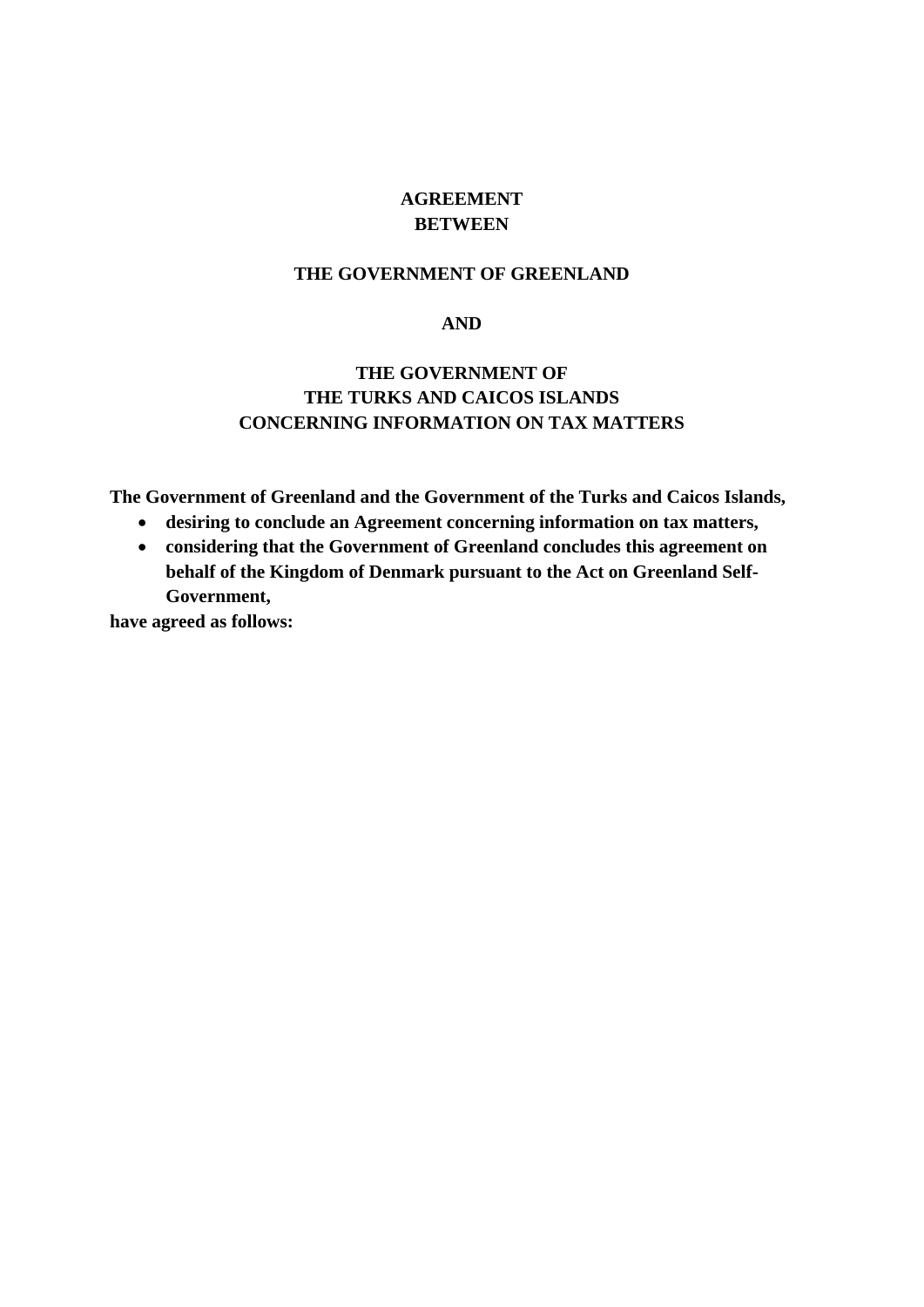### **Article 1 Object and scope of the agreement**

- 1. The competent authorities of the Contracting Parties shall provide assistance through exchange of information that is foreseeably relevant to the administration and enforcement of the domestic laws of the Contracting Parties concerning taxes covered by this Agreement. Such information shall include information that is foreseeably relevant to the determination, assessment and collection of such taxes, the recovery and enforcement of tax claims, or the investigation or prosecution of tax matters. Information shall be exchanged in accordance with the provisions of this Agreement and shall be treated as confidential in the manner provided in Article 8.
- 2. The rights and safeguards secured to persons by the laws or administrative practice of the requested Party remain applicable to the extent that they do not unduly prevent or delay effective exchange of information.

# **Article 2 Jurisdiction**

A Requested Party is not obligated to provide information which is neither held by its authorities nor in the possession or control of persons who are within its territorial jurisdiction.

# **Article 3 Taxes covered**

- 1. This Agreement shall apply to the following taxes imposed by the Contracting Parties:
	- a) in the case of Greenland:
		- (i) the Government tax;
		- (ii) the special Government tax;
		- (iii) the communal tax;
		- (iv) the intercommual tax;
		- (v) the company tax;
		- (vi) the dividend tax;
		- (vii) the royalty tax; and
		- (viii) labour market tax.
	- b) in the case of the Turks and Caicos Islands:
		- (i) stamp duty;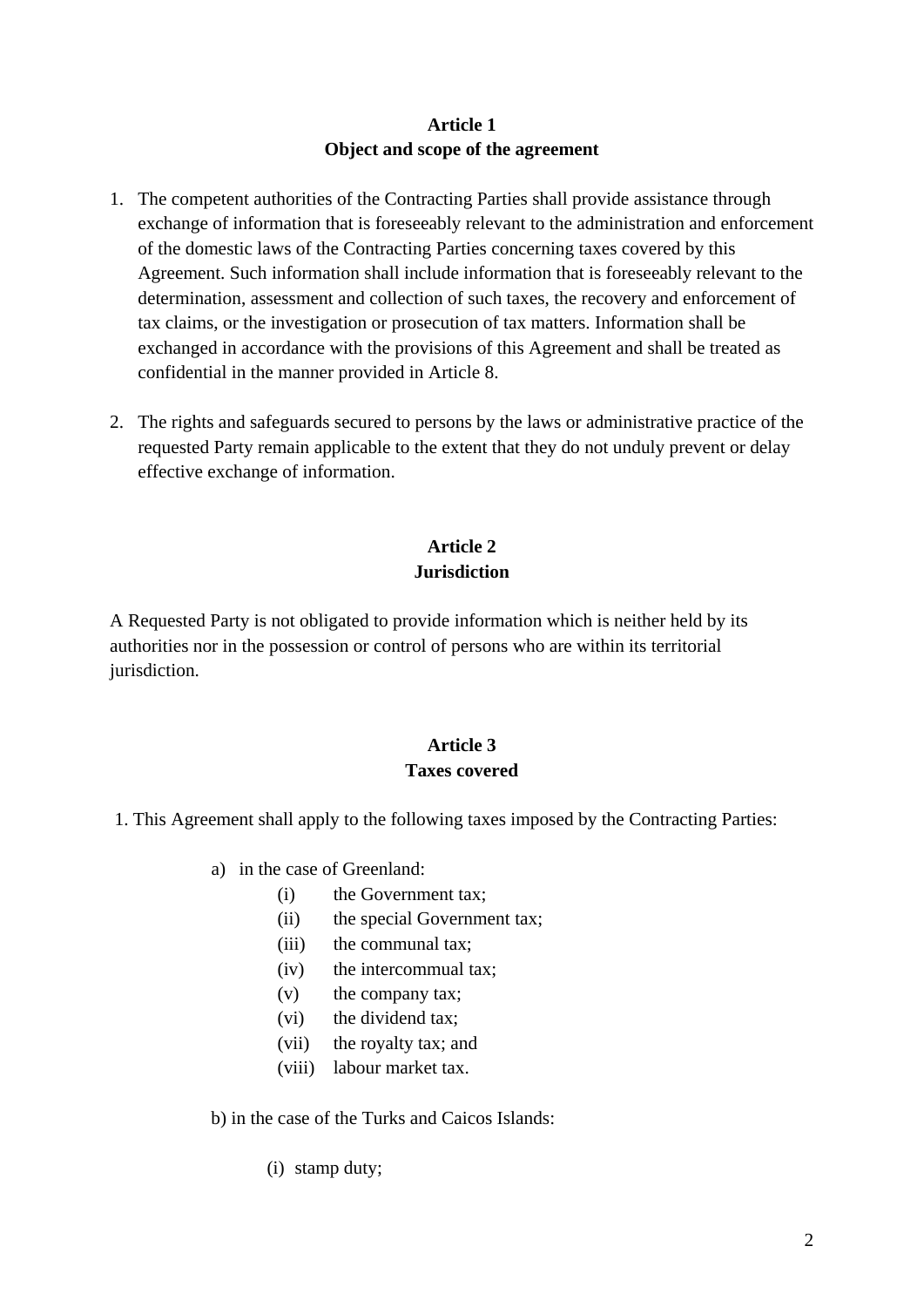(ii) hotel and restaurant tax; and (iii) passenger tax.

2. This Agreement shall also apply to any identical or any substantially similar taxes imposed after the date of signature of the Agreement in addition to or in place of the existing taxes. The competent authorities of the Contracting Parties shall notify each other of any substantial changes to the taxation and related information gathering measures covered by the Agreement.

#### **Article 4 Definitions**

1. For the purposes of this Agreement, unless otherwise defined:

a) the term "Contracting Party" means Greenland or the Turks and Caicos Islands as the context requires;

b) the term "Turks and Caicos Islands" means the territory of the Turks and Caicos Islands;

c) the term "Greenland" means the landmass of Greenland and its territorial waters and any area outside the territorial waters where Denmark or Greenland according to domestic legislation and in accordance with international law, may exercise its rights with respect to the seabed and subsoil and their natural resources;

d) the term "competent authority" means:

(i) in the Turks and Caicos Islands, the Permanent Secretary in the Ministry of Finance or his authorized representative who is designated as a competent authority for the purposes of this Agreement;

(ii) in Greenland, the Minister of Finance or his delegate;

e) the term "person" includes an individual, a company and any other body of persons;

f) the term "company" means any body corporate or any entity that is treated as a body corporate for tax purposes;

g) the term "publicly traded company" means any company whose principal class of shares is listed on a recognised stock exchange provided its listed shares can be readily purchased or sold by the public. Shares can be purchased or sold "by the public" if the purchase or sale of shares is not implicitly or explicitly restricted to a limited group of investors;

h) the term "principal class of shares" means the class or classes of shares representing a majority of the voting power and value of the company;

i) the term "recognised stock exchange" means any stock exchange agreed upon by the competent authorities of the Contracting Parties;

j) the term "collective investment fund or scheme" means any pooled investment vehicle, irrespective of legal form. The term "public collective investment fund or scheme" means any collective investment fund or scheme provided the units, shares or other interests in the fund or scheme can be readily purchased, sold or redeemed by the public. Units, shares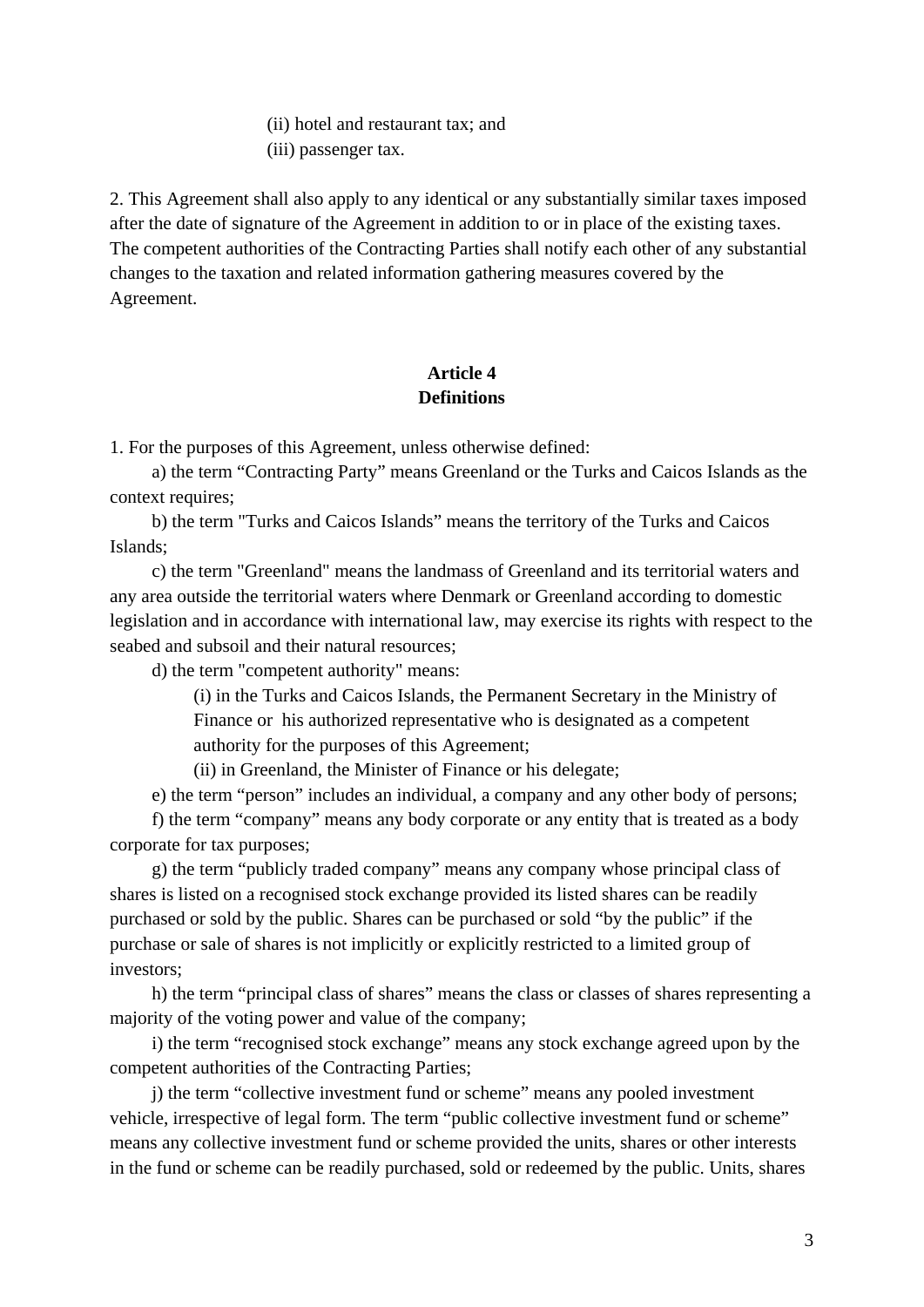or other interests in the fund or scheme can be readily purchased, sold or redeemed "by the public" if the purchase, sale or redemption is not implicitly or explicitly restricted to a limited group of investors;

k) the term "tax" means any tax to which the Agreement applies;

l) the term "applicant Party" means the Contracting Party requesting information;

m) the term "requested Party" means the Contracting Party requested to provide information;

n) the term "information gathering measures" means laws and administrative or judicial procedures that enable a Contracting Party to obtain and provide the requested information;

o) the term "information" means any fact, statement or record in any form whatever;

p) the term "criminal tax matters" means tax matters involving intentional conduct which is liable to prosecution under the criminal laws of the applicant party;

q) the term "criminal laws" means all criminal laws designated as such under domestic law irrespective of whether contained in the tax laws, the criminal code or other statutes.

2. As regards the application of this Agreement at any time by a Contracting Party, any term not defined therein shall, unless the context otherwise requires, have the meaning that it has at that time under the law of that Party, any meaning under the applicable tax laws of that Party prevailing over a meaning given to the term under other laws of that Party.

### **Article 5 Exchange of Information Upon Request**

1. The competent authority of the requested Party shall provide upon request information for the purposes referred to in Article 1. Such information shall be exchanged without regard to whether the conduct being investigated would constitute a crime under the laws of the requested Party if such conduct occurred in the requested Party.

2. If the information in the possession of the competent authority of the requested Party is not sufficient to enable it to comply with the request for information, that Party shall use all relevant information gathering measures to provide the applicant Party with the information requested, notwithstanding that the requested Party may not need such information for its own tax purposes.

3. If specifically requested by the competent authority of an applicant Party, the competent authority of the requested Party shall provide information under this Article, to the extent allowable under its domestic laws, in the form of depositions of witnesses and authenticated copies of original records.

4. Each Contracting Party shall ensure that its competent authorities for the purposes specified in Article 1 of the Agreement, have the authority to obtain and provide upon request: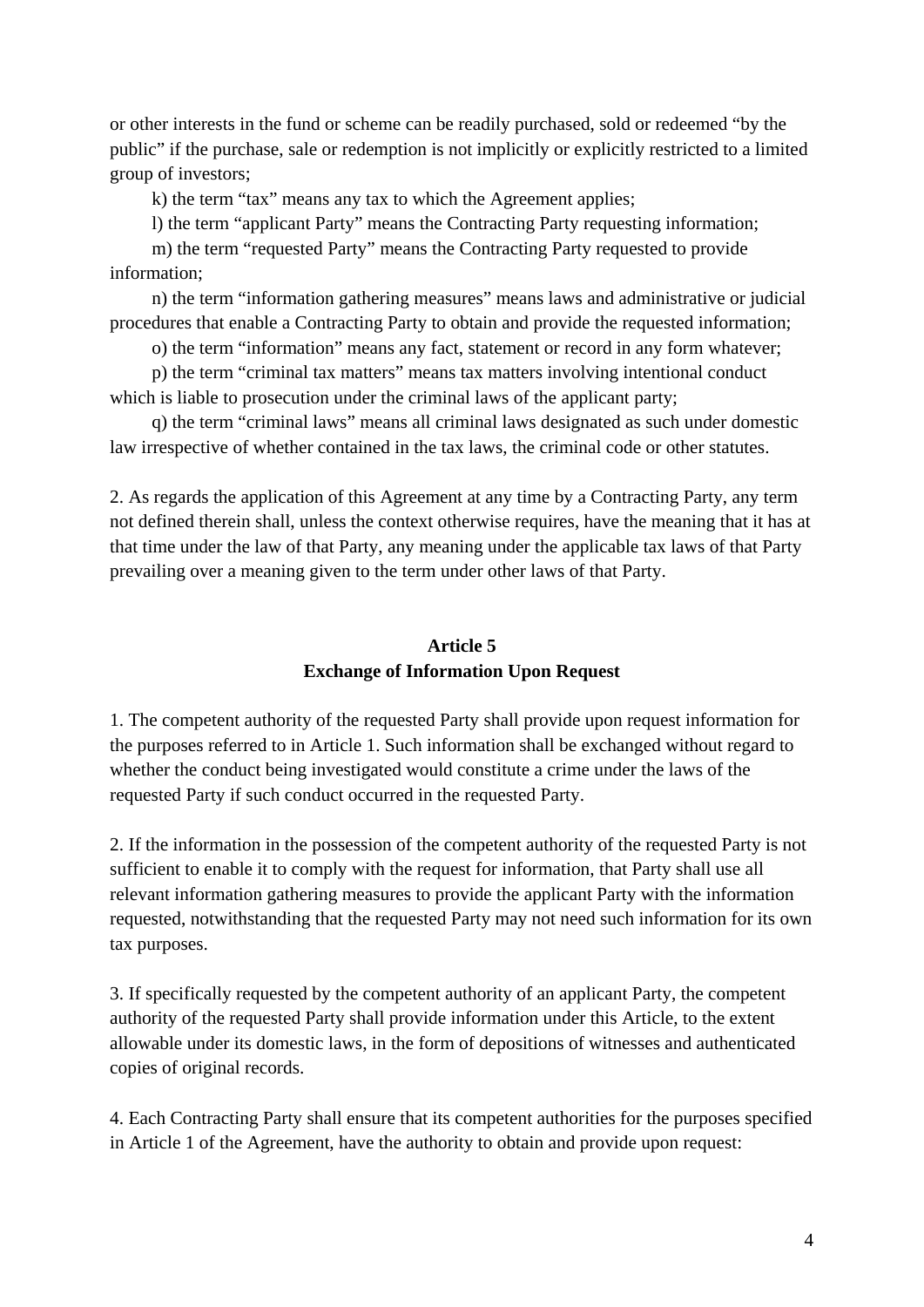a) information held by banks, other financial institutions, and any person acting in an agency or fiduciary capacity including nominees and trustees;

b) information regarding the ownership of companies, partnerships, trusts, foundations, "Anstalten" and other persons, including, within the constraints of Article 2, ownership information on all such persons in an ownership chain; in the case of trusts, information on settlors, trustees and beneficiaries; and in the case of foundations, information on founders, members of the foundation council and beneficiaries. Further, this Agreement does not create an obligation on the Contracting Parties to obtain or provide ownership information with respect to publicly traded companies or public collective investment funds or schemes unless such information can be obtained without giving rise to disproportionate difficulties.

5. The competent authority of the applicant Party shall provide the following information to the competent authority of the requested Party when making a request for information under the Agreement to demonstrate the foreseeable relevance of the information to the request:

(a) the identity of the person under examination or investigation;

(b) a statement of the information sought including its nature and the form in which the applicant Party wishes to receive the information from the requested Party;

(c) the tax purpose for which the information is sought;

(d) grounds for believing that the information requested is held in the requested Party or is in the possession or control of a person within the jurisdiction of the requested Party;

(e) to the extent known, the name and address of any person believed to be in possession of the requested information;

(f) a statement that the request is in conformity with the law and administrative practices of the applicant Party, that if the requested information was within the jurisdiction of the applicant Party then the competent authority of the applicant Party would be able to obtain the information under the laws of the applicant Party or in the normal course of administrative practice and that it is in conformity with this Agreement;

(g) a statement that the applicant Party has pursued all means available in its own territory to obtain the information, except those that would give rise to disproportionate difficulties.

6. The competent authority of the requested Party shall forward the requested information as promptly as possible to the applicant Party. To ensure a prompt response, the competent authority of the requested Party shall:

a) Confirm receipt of a request in writing to the competent authority of the applicant Party and shall notify the competent authority of the applicant Party of deficiencies in the request, if any, within 60 days of the receipt of the request.

b) If the competent authority of the requested Party has been unable to obtain and provide the information within 90 days of receipt of the request, including if it encounters obstacles in furnishing the information or it refuses to furnish the information, it shall immediately inform the applicant Party, explaining the reason for its inability, the nature of the obstacles or the reasons for its refusal.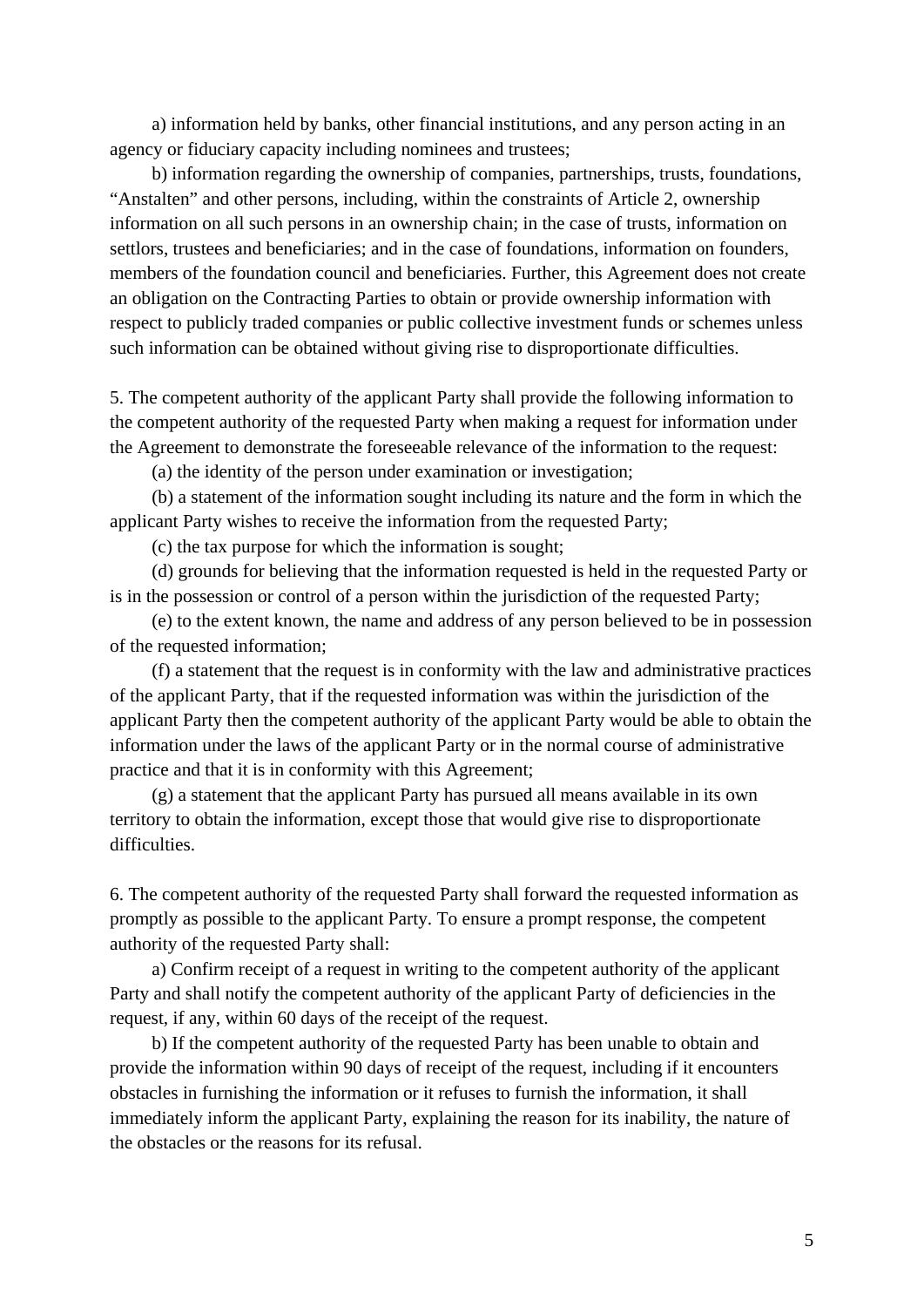## **Article 6 Tax Examinations Abroad**

1. A Contracting Party may allow representatives of the competent authority of the other Contracting Party to enter the territory of the first-mentioned Party to interview individuals and examine records with the written consent of the persons concerned. The competent authority of the second-mentioned Party shall notify the competent authority of the first-mentioned Party of the time and place of the meeting with the individuals concerned.

2. At the request of the competent authority of one Contracting Party, the competent authority of the other Contracting Party may allow representatives of the competent authority of the first-mentioned Party to be present at the appropriate part of a tax examination in the second-mentioned Party.

3. If the request referred to in paragraph 2 is acceded to, the competent authority of the Contracting Party conducting the examination shall, as soon as possible, notify the competent authority of the other Party about the time and place of the examination, the authority or official designated to carry out the examination and the procedures and conditions required by the first-mentioned Party for the conduct of the examination. All decisions with respect to the conduct of the tax examination shall be made by the Party conducting the examination.

# **Article 7 Possibility of Declining a Request**

1. The requested Party shall not be required to obtain or provide information that the applicant Party would not be able to obtain under its own laws for purposes of the administration or enforcement of its own tax laws. The competent authority of the requested Party may decline to assist where the request is not made in conformity with this Agreement.

2. The provisions of this Agreement shall not impose on a Contracting Party the obligation to supply information which would disclose any trade, business, industrial, commercial or professional secret or trade process. Notwithstanding the foregoing, information of the type referred to in Article 5, paragraph 4 shall not be treated as such a secret or trade process merely because it meets the criteria in that paragraph.

3. The provisions of this Agreement shall not impose on a Contracting Party the obligation to obtain or provide information, which would reveal confidential communications between a client and an attorney, solicitor or other admitted legal representative where such communications are:

(a) produced for the purposes of seeking or providing legal advice or

(b) produced for the purposes of use in existing or contemplated legal proceedings.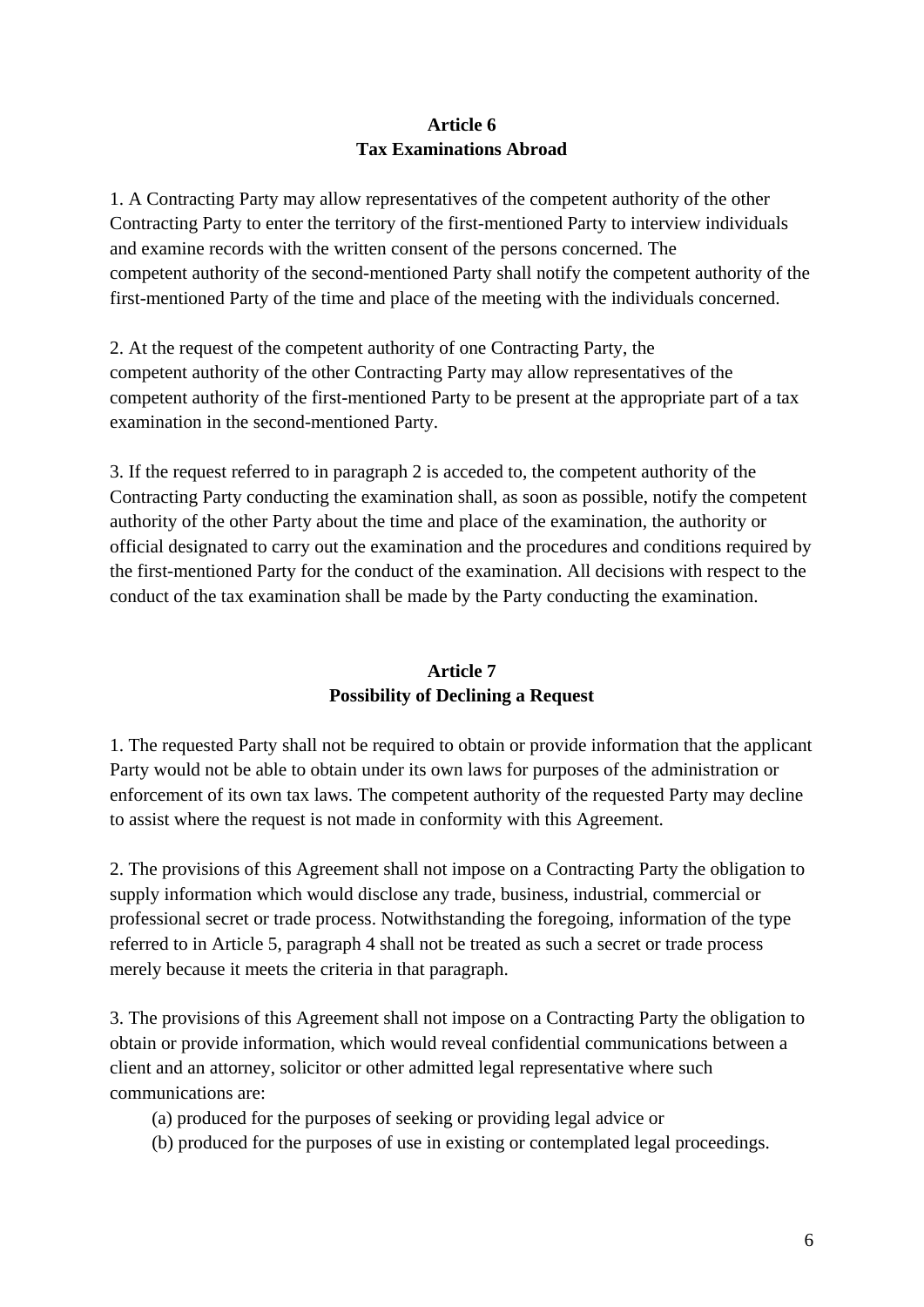4. The requested Party may decline a request for information if the disclosure of the information would be contrary to public policy (ordre public).

5. A request for information shall not be refused on the ground that the tax claim giving rise to the request is disputed.

6. The requested Party may decline a request for information if the information is requested by the applicant Party to administer or enforce a provision of the tax law of the applicant Party, or any requirement connected therewith, which discriminates against a national of the requested Party as compared with a national of the applicant Party in the same circumstances.

# **Article 8 Confidentiality**

Any information received by a Contracting Party under this Agreement shall be treated as confidential and may be disclosed only to persons or authorities (including courts and administrative bodies) in the jurisdiction of the Contracting Party concerned with the assessment or collection of, the enforcement or prosecution in respect of, or the determination of appeals in relation to, the taxes imposed by a Contracting Party. Such persons or authorities shall use such information only for such purposes. They may disclose the information in public court proceedings or in judicial decisions. The information may not be disclosed to any other person or entity or authority or any other jurisdiction without the express written consent of the competent authority of the requested Party.

### **Article 9 Costs**

1. Incidence of ordinary costs incurred in the course of responding to a request for information will be borne by the requested Party. Such ordinary costs would normally cover internal administration costs and any minor external costs.

2. All other costs that are not ordinary costs are considered extraordinary costs and will be borne by the applicant Party. Extraordinary costs include, but are not limited to, the following:

(a) reasonable fees charged by third parties for carrying out research;

(b) reasonable fees charged by third parties for copying documents;

(c) reasonable costs of engaging experts, interpreters, or translators;

(d) reasonable costs of conveying documents to the Requesting Party;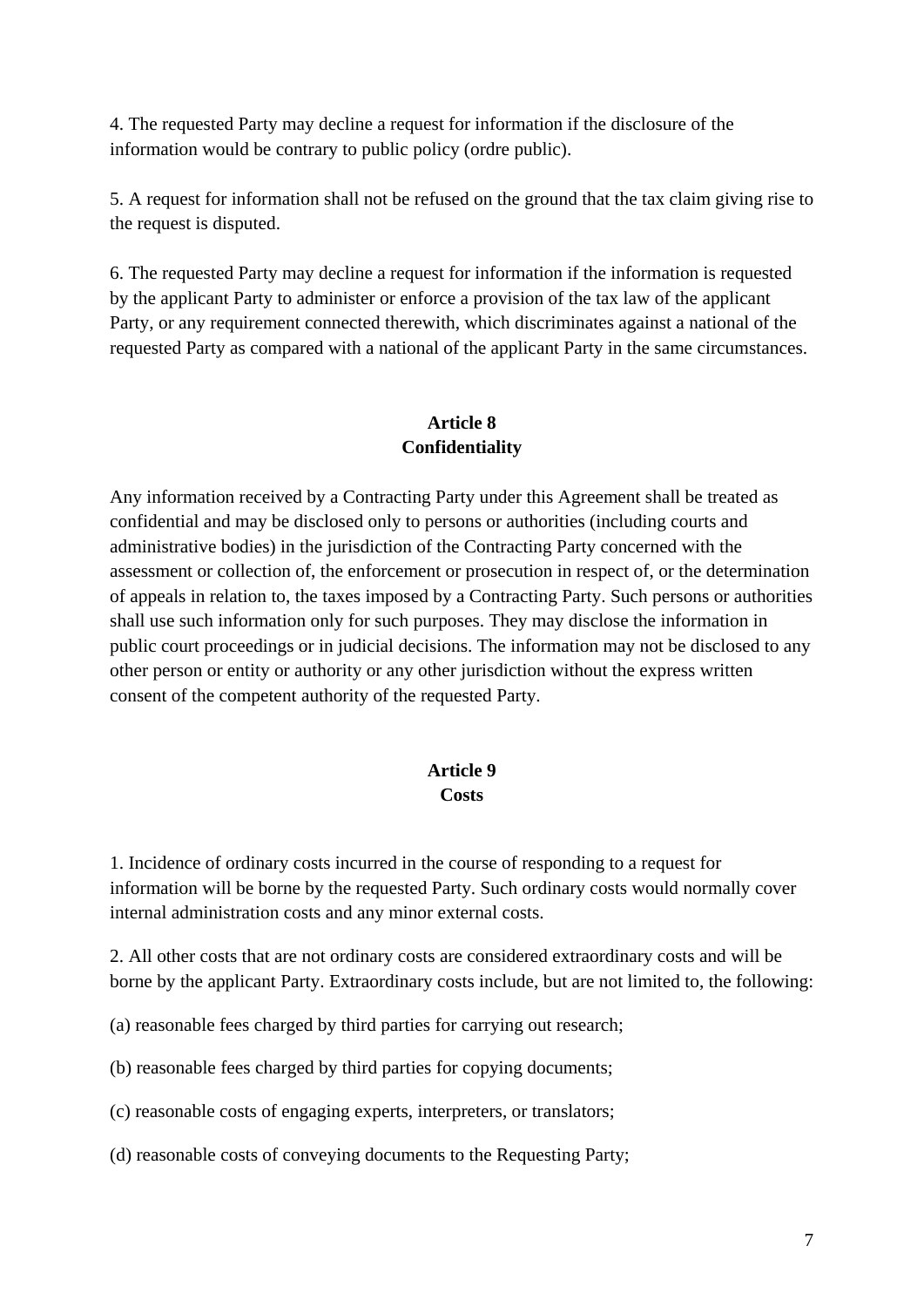(e) reasonable litigation costs of the Requested Party in relation to a specific request for information; and

(f) reasonable costs for obtaining depositions or testimony.

3. The competent authorities of the Contracting Parties will consult each other in any particular case where extraordinary costs are likely to exceed \$US 500 to determine whether the applicant Party will continue to pursue the request and bear the cost.

### **Article 10 No prejudicial or restrictive measures**

1. So long as this Agreement is in force and effective, it is the intention of the Contracting Parties not to apply or introduce prejudicial or restrictive measures based on harmful tax practices to residents or nationals of either Contracting Party. However, in the event that a Contracting Party has reason to believe that the other Contracting Party has introduced such prejudicial or restrictive measures, both Contracting Parties shall immediately initiate proceedings to resolve the matter.

2. A prejudicial or restrictive measure based on harmful tax practices means a measure applied by one Contracting Party to residents or nationals of the other Contracting Party on the basis that the other Contracting Party does not engage in effective exchange of information or because it lacks transparency in the operation of its laws, regulations or administrative practices, or on the basis of no or nominal taxes and one of the preceding criteria.

3. Without limiting the generality of the term "prejudicial or restrictive measure", the term includes the denial of a deduction, credit or exemption, the imposition of a tax, charge or levy, or special reporting requirements. Such measures include any measure which relates, directly or indirectly, to taxation matters. However, they do not include any generally applicable measure, applied by either Contracting Party against, amongst others, members of the OECD generally.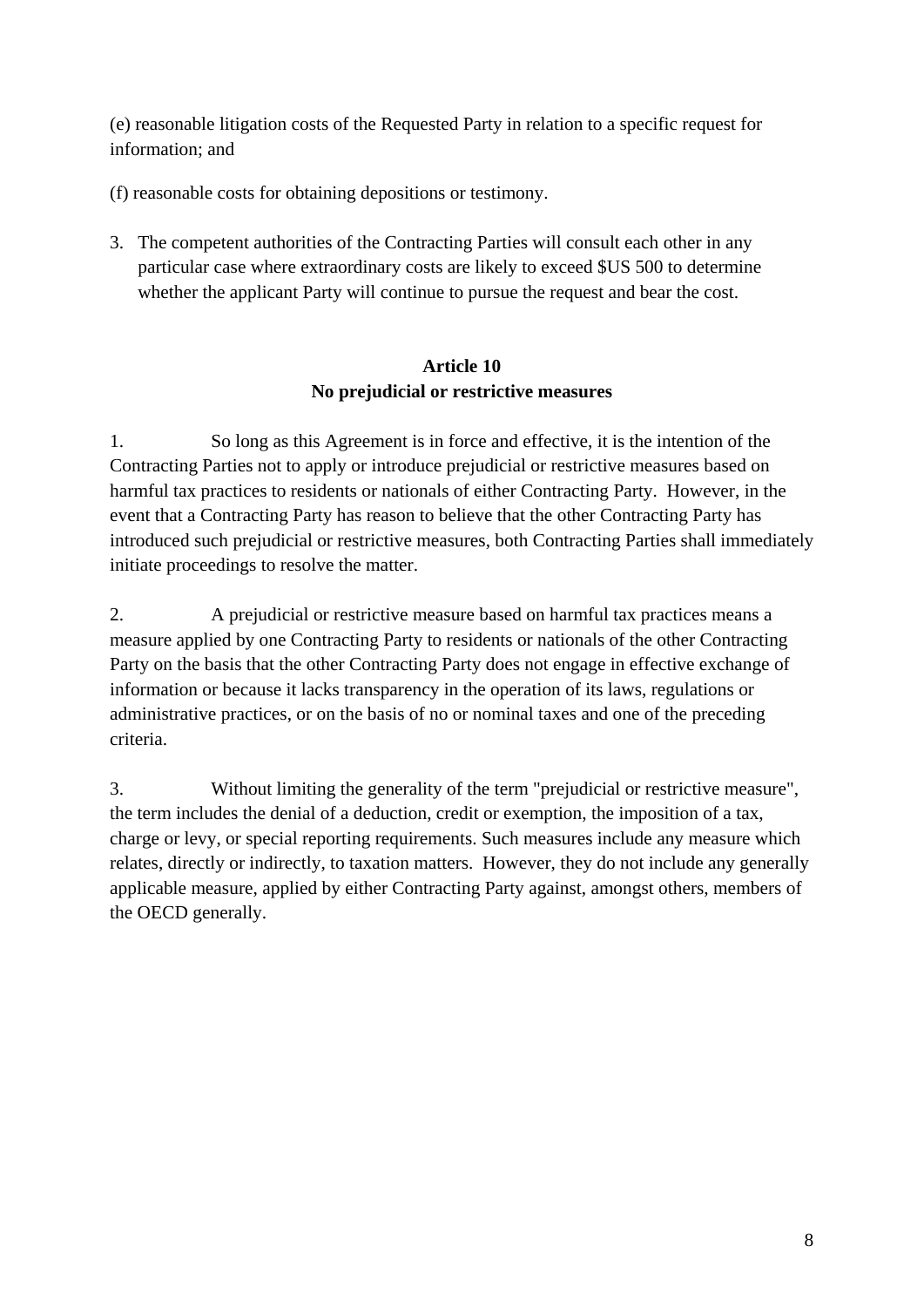#### **Article 11 Mutual agreement procedure**

1. Where difficulties or doubts arise between the Parties regarding the implementation or interpretation of this Agreement, the respective competent authorities shall endeavour to resolve the matter by mutual agreement.

2. In addition to the agreements referred to in paragraph 1, the competent authorities of the Contracting Parties may mutually agree on the procedures to be used under Articles 5 and 6.

3. The competent authorities of the Contracting Parties may communicate with each other directly for purposes of reaching agreement under this Article.

# **Article 12 Entry into Force**

1. Each of the Parties shall notify the other in writing of the completion of the procedures required by its law for the entry into force of this Agreement.

2. The Agreement shall enter into force on the thirtieth day after the receipt of the later of these notifications and shall thereupon have effect

(a) for criminal tax matters on the date;

(b) for all other matters covered in Article 1, for taxable periods beginning on or after the first day of January of the year next following the date on which the Agreement enters into force, or where there is no taxable period, for all charges to tax arising on or after the first day of January of the year next following the date on which the Agreement enters into force.

# **Article 13 Termination**

1. This Agreement shall remain in force until terminated by a Party. Either Party may terminate the Agreement by giving written notice of termination to the other Party. In such case, the Agreement shall cease to have effect on the first day of the month following the end of the period of six months after the date of receipt of notice of termination by the other Party.

2. In the event of termination, both Parties shall remain bound by the provisions of Article 8 with respect to any information obtained under the Agreement.